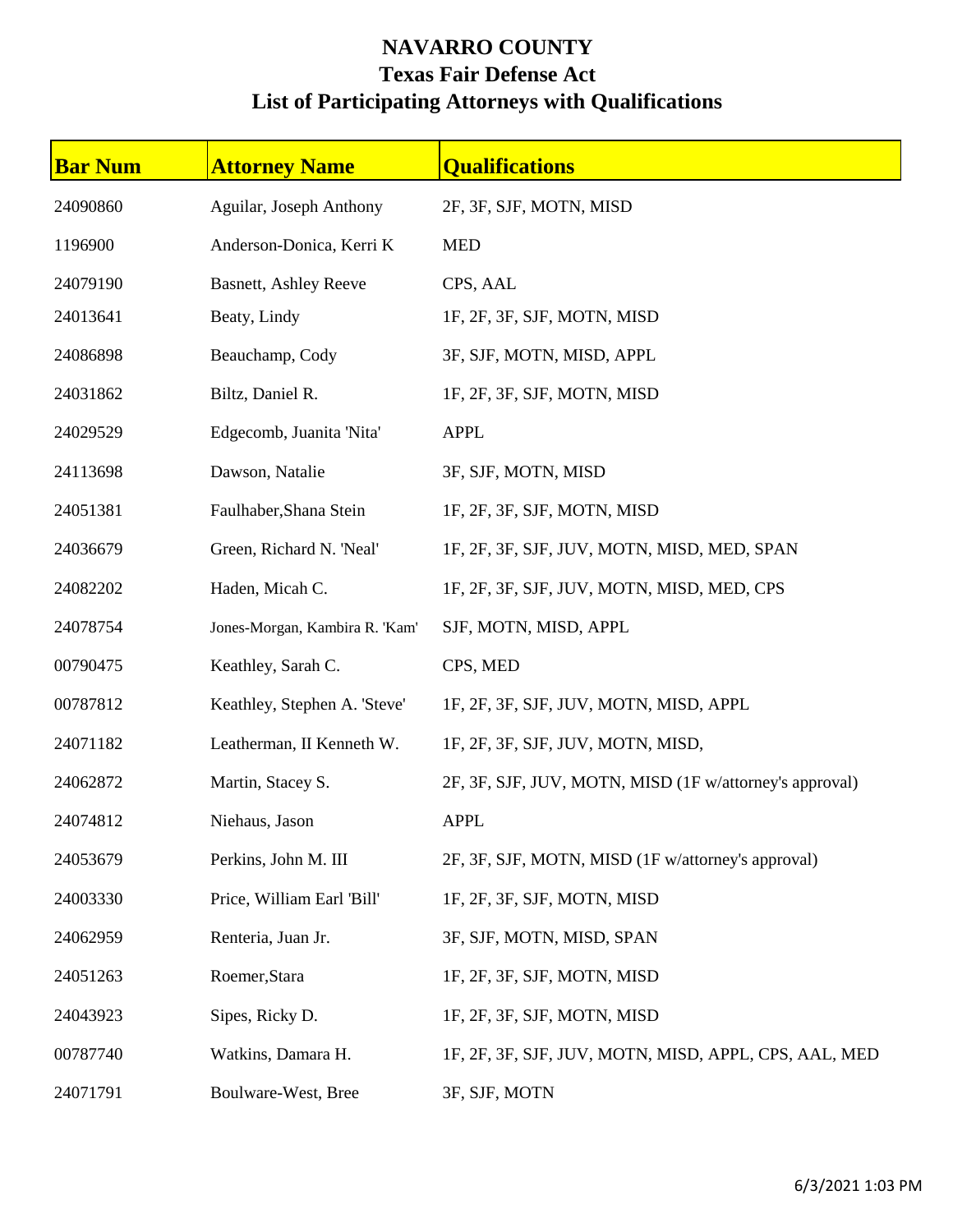## **NAVARRO COUNTY Texas Fair Defense Act List of Participating Attorneys with Qualifications**

| <b>Qualification</b> | <b>Description</b>                                         |  |
|----------------------|------------------------------------------------------------|--|
| 1F                   | 1st Degree Felonies                                        |  |
| 2F                   | 2nd Degree Felonies                                        |  |
| 3F                   | 3rd Degree Felonies                                        |  |
| <b>SJF</b>           | <b>State Jail Felonies</b>                                 |  |
| <b>JUV</b>           | Juveniles                                                  |  |
| <b>MISD</b>          | Misdemeanor                                                |  |
| <b>MOTN</b>          | Motion to Revoke or Adjudicate Community Supervision Cases |  |
| <b>APPL</b>          | Appeals                                                    |  |
| <b>CPS</b>           | <b>Child Protective Services</b>                           |  |
| <b>MED</b>           | Mediator                                                   |  |
| <b>SPAN</b>          | Spanish Language                                           |  |
| AAL                  | <b>Attorney Ad-Litem</b>                                   |  |